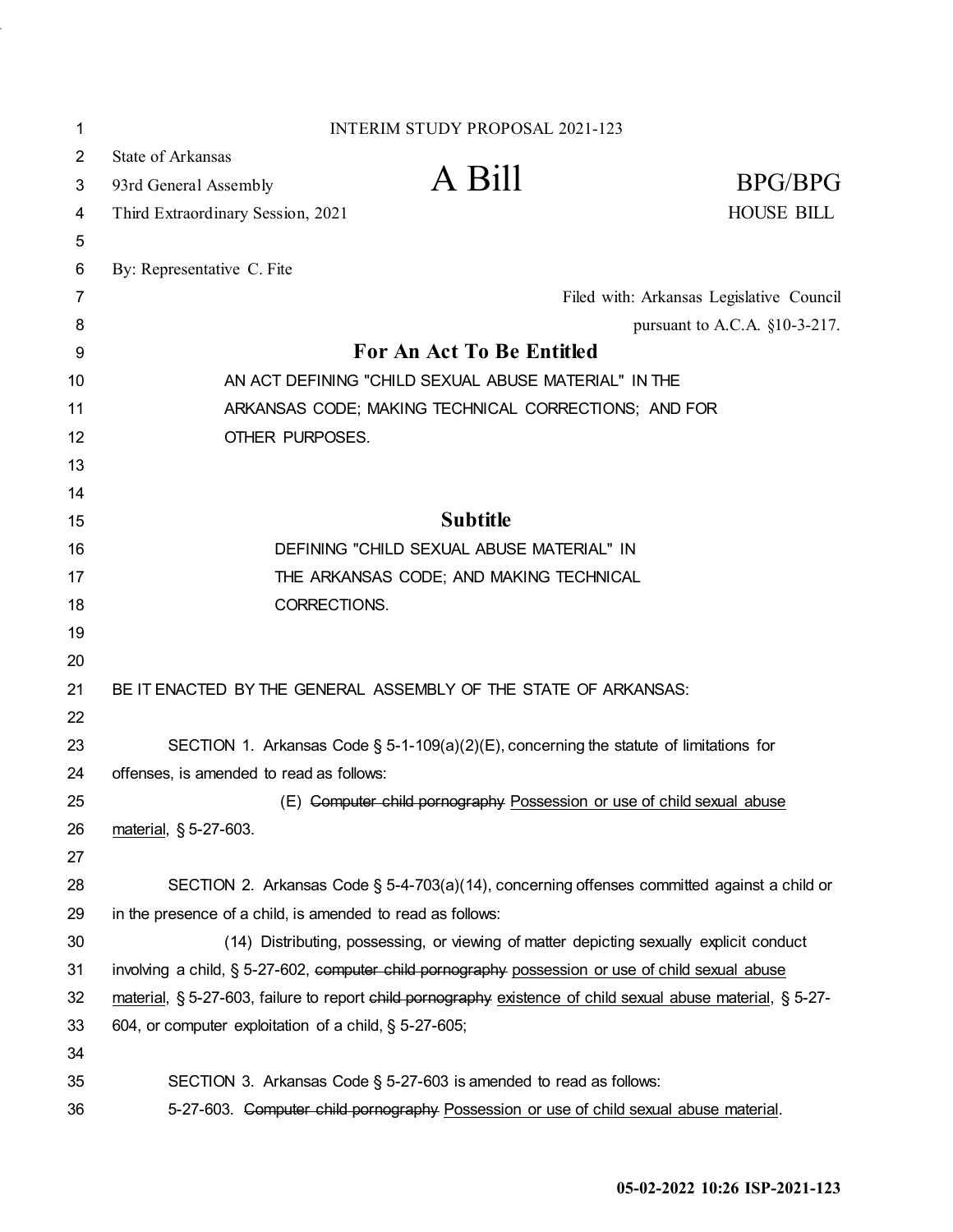material if the person knowingly: (1) Compiles, enters into, or transmits by means of computer, makes, prints, publishes, or reproduces by other computerized means, knowingly causes or allows to be entered into or transmitted by means of computer or buys, sells, receives, exchanges, or disseminates any notice, statement, or advertisement or any child's name, telephone number, place of residence, physical characteristics, or other descriptive or identifying information for purposes of facilitating, encouraging, offering, or soliciting sexually explicit conduct of or with any child or another individual believed by the person to be a child, or the visual depiction of the conduct; or (2) Utilizes a computer online service, Internet internet service, or local bulletin board service to seduce, solicit, lure, or entice or attempt to seduce, solicit, lure, or entice a chi ld or another individual believed by the person to be a child, to engage in sexually explicit conduct. (b) Computer child pornography Possession or use of child exual abuse material is a Class B felony. SECTION 4. Arkansas Code § 5-27-604 is amended to read as follows: 17 5-27-604. Failure to report computer child pornography existence of child sexual abuse material. 18 (a) A person commits failure to report computer child pornography existence of child sexual 19 abuse material if the person: (1) Is the owner, operator, or employee of a computer online service, Internet internet service, or bulletin board service; and (2) Knowingly fails to notify a law enforcement official that a subscriber is using the computer online service, Internet internet service, or bulletin board service to commit a violation of § 5-27- 603. (b) Failure to report computer child pornography existence of child sexual abuse material is a Class A misdemeanor. SECTION 5. Arkansas Code § 6-17-410(c)(24), concerning the licensure for elementary and secondary education, is amended to read as follows: (24) Computer child pornography Possession or use of child sexual abuse material as prohibited in § 5-27-603; SECTION 6. Arkansas Code § 6-17-414(b)(24), concerning the licensure for elementary and secondary education, is amended to read as follows: (24) Computer child pornography Possession or use of child sexual abuse material as prohibited in § 5-27-603;

(a) A person commits computer child pornography possession or use of child sexual abuse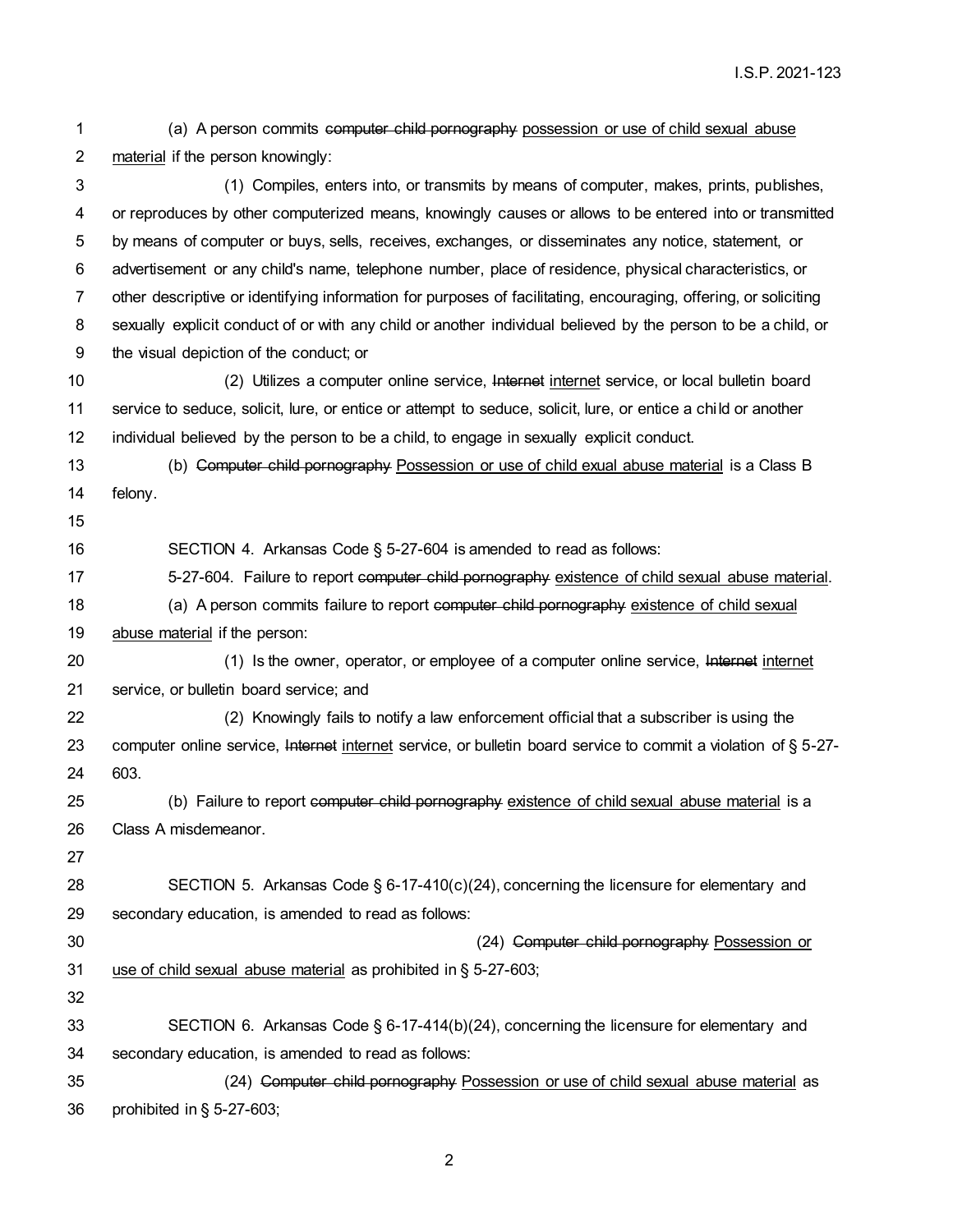I.S.P. 2021-123

| 1  |                                                                                                |
|----|------------------------------------------------------------------------------------------------|
| 2  | SECTION 7. Arkansas Code § 12-12-104(f)(2)(L), concerning the definition of "sex offense", is  |
| 3  | amended to read as follows:                                                                    |
| 4  | (L) Computer child pornography Possession or use of child sexual abuse                         |
| 5  | material, § 5-27-603;                                                                          |
| 6  |                                                                                                |
| 7  | SECTION 8. Arkansas Code § 12-12-903(13)(A)(i)(t), concerning the sex offender registration    |
| 8  | act of 1997, is amended to read as follows:                                                    |
| 9  | (t) Computer child pornography Possession or use of child                                      |
| 10 | sexual abuse material, § 5-27-603;                                                             |
| 11 |                                                                                                |
| 12 | SECTION 9. Arkansas Code § 16-90-1101(6)(L), concerning the definition of "sex offense", is    |
| 13 | amended to read as follows:                                                                    |
| 14 | (L) Computer child pornography Possession or use of child sexual abuse                         |
| 15 | material, § 5-27-603;                                                                          |
| 16 |                                                                                                |
| 17 | SECTION 10. Arkansas Code § 17-3-102(a)(25), concerning license restrictions based on          |
| 18 | criminal records, is amended to read as follows:                                               |
| 19 | (25) Computer child pornography Possession or use of child sexual abuse material as            |
| 20 | prohibited in $\S$ 5-27-603;                                                                   |
| 21 |                                                                                                |
| 22 | SECTION 11. Arkansas Code § 18-16-112(a)(4)(A)(xix), concerning the definition of "sex crime", |
| 23 | is amended to read as follows:                                                                 |
| 24 | (xix) Computer child pornography Possession or use of child sexual                             |
| 25 | abuse material, $\S$ 5-27-603;                                                                 |
| 26 |                                                                                                |
| 27 | SECTION 12. Arkansas Code § 20-13-1106(a)(1)(GG), concerning disqualifying offenses for        |
| 28 | emergency medical services, is amended to read as follows:                                     |
| 29 | (GG) Computer child pornography Possession or use of child sexual abuse                        |
| 30 | material as prohibited in § 5-27-603;                                                          |
| 31 |                                                                                                |
| 32 | SECTION 13. Arkansas Code § 21-15-102(f)(31), concerning criminal background checks, is        |
| 33 | amended to read as follows:                                                                    |
| 34 | (31) Computer child pornography Possession or                                                  |
| 35 | use of child sexual abuse material, as prohibited in § 5-27-603;                               |
| 36 |                                                                                                |